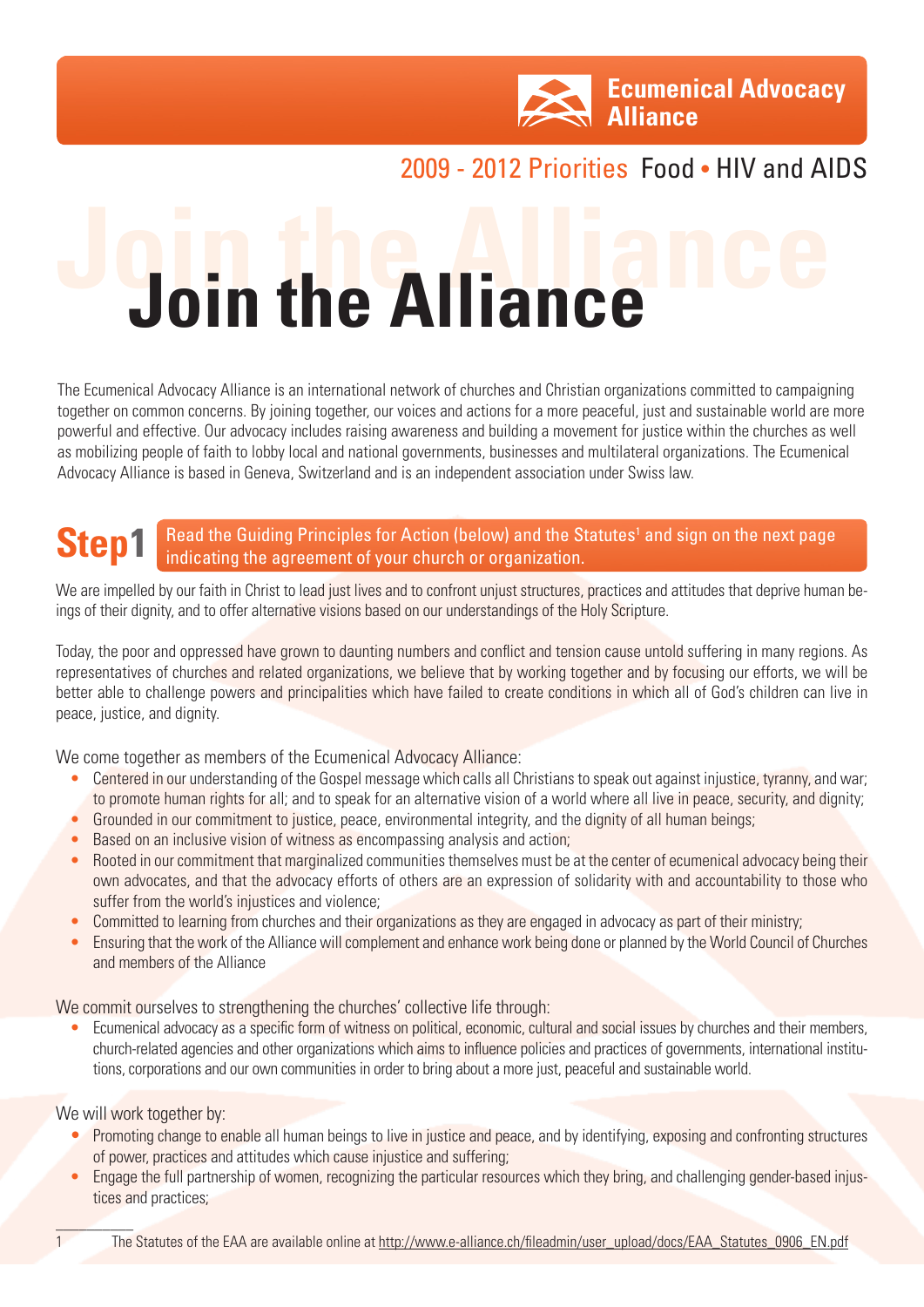- Carrying out efforts on different levels, both at the level of policy and practices (for example, from challenging a local landowner to lobbying at the World Trade Organization);
- Envisioning the Alliance as a tool that supports sustainability in our development efforts and thus helps to protect earth's resources for our children and further generations;
- Sustaining a process rather than a one-time campaign, although campaigns may be an important part of advocacy;
- Acting through a variety of instruments and methodologies at different levels, which may include lobbying, education, capacity building, and demonstrations.

By working together within the Alliance, we commit ourselves:

- 1. To promote approaches to political, economic, social and cultural issues based on a shared commitment to the Gospel and concern for those people who suffer from injustice.
- 2. To confront unjust structures, practices and attitudes and to offer alternative visions and strategies, based on the analysis and engagement of the people affected.
- 3. To raise awareness within our own churches, communities, constituencies and the public at large on issues of common concern, and to mobilize support for specific campaigns or collective actions as proposed by the strategy groups.
- 4. To share information with one another, to provide resources, and to contribute actively and creatively in implementing common approaches at the local, national, and international levels.
- 5. To continue to reflect theologically on this work.

The dignity of the excluded is central to the Gospel of Christ. The Christ whom we seek to follow stands with those who suffer from injustice. The calling to engage in advocacy is not a task we take up when it is convenient, but is a fundamental requirement of living out our faith.

By signing this document, we agree to the Guiding Principles for Action and the Statutes and apply for membership. We agree to contribute to and engage in the work of the Ecumenical Advocacy Alliance.

(please print name of church, church-related or Christian organization as you wish it to appear on official Alliance documents)

(authorized signature) (date)

(please print name and position of authorized signatory)

**Step2** Please indicate how your church or organization will contribute to and engage in the work of the Alliance.

At the Founding Meeting of the Alliance, there was a clear commitment that all churches and organizations that chose to join the Alliance should:

- ENGAGE actively in the work of the Alliance through advocacy efforts
- CONTRIBUTE FINANCIALLY to the work of the Alliance.

The annual membership fee is 900 CHF. If a church or organization from the Global South has limited resources, the annual membership fee may be reduced to 450 CHF. Churches or organizations with greater financial resources are kindly requested to make a higher contribution towards core funding and for specific projects.

Please tick one of the following to indicate your membership fee or contribution per year.<sup>1</sup> My organization:

- $\Box$  Will pay the annual membership fee of 900 CHF.
- $\Box$  Will pay an annual membership fee of 450 CHF (for churches or organizations with limited financial recources from the Global South).
- $\Box$  Will contribute more annually (e.g. core or project funding)<sup>2</sup>

1. If you do not indicate a yearly membership fee or contribution, we will not be able to process your application.

<sup>2.</sup> Please note that contributions exceeding 900 CHF per year covers the membership fee of your church or organization for one year.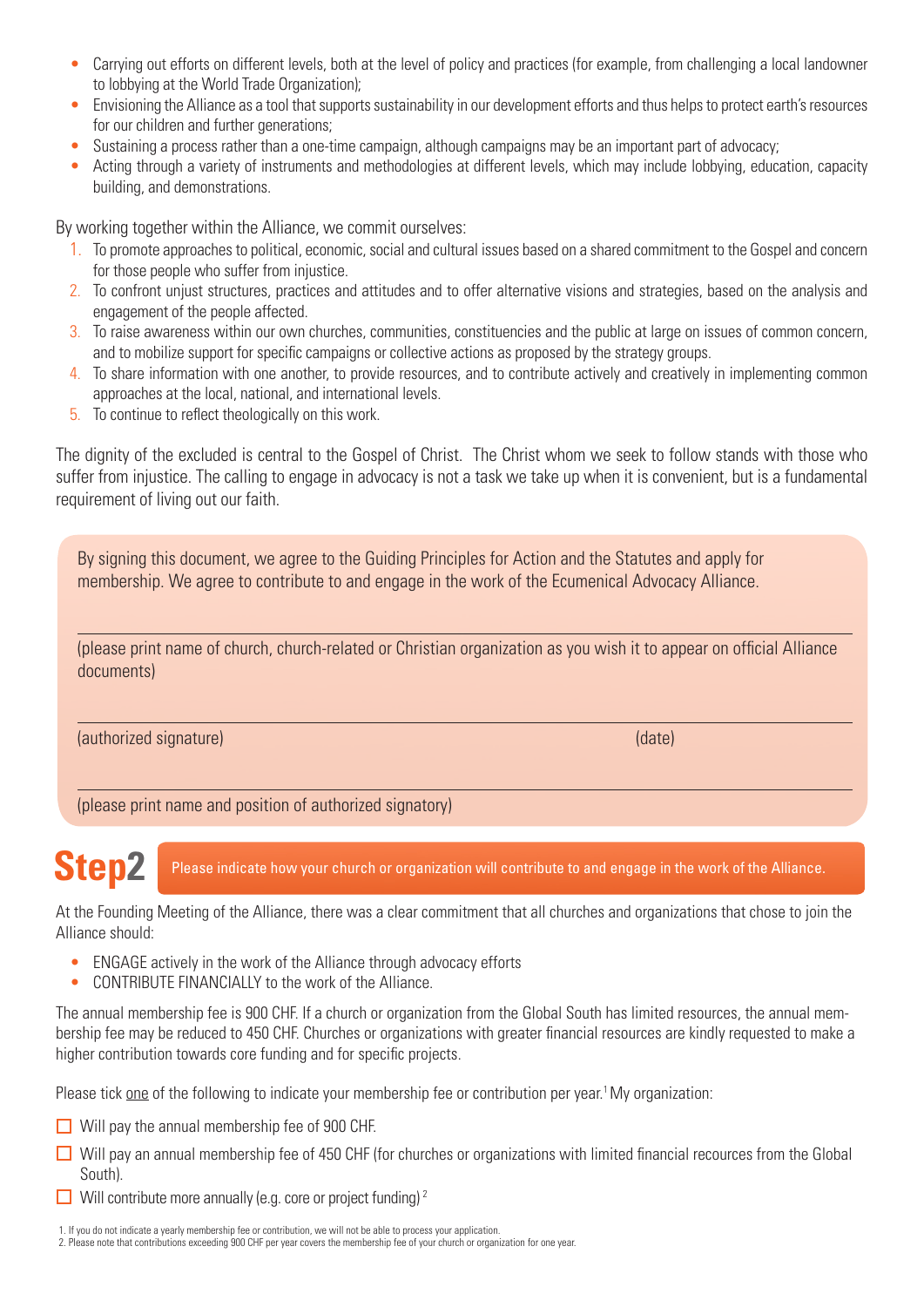| In addition to paying a membership fee or contribution per year, you are invited to indicate other types of engagement<br>you may wish to offer the Alliance (please tick all that apply):                                                                                                                                                                                                                                                                                                                                                                                                                                                                                       |                                                                                                                                                                                                                                                                                                                                                                                                                                                                                                                                                     |  |
|----------------------------------------------------------------------------------------------------------------------------------------------------------------------------------------------------------------------------------------------------------------------------------------------------------------------------------------------------------------------------------------------------------------------------------------------------------------------------------------------------------------------------------------------------------------------------------------------------------------------------------------------------------------------------------|-----------------------------------------------------------------------------------------------------------------------------------------------------------------------------------------------------------------------------------------------------------------------------------------------------------------------------------------------------------------------------------------------------------------------------------------------------------------------------------------------------------------------------------------------------|--|
| $\Box$ Will cover the costs for someone from my church or<br>organization to serve on the Board of Directors, strategy<br>groups, working groups, or attend consultations.<br>$\Box$ Will host a meeting of the Alliance and contribute towards<br>logistical support and/or financial costs<br>$\Box$ Will sponsor the travel of another participant to an Alliance<br>meeting(s)<br>$\Box$ Will consider seconding staff, providing volunteers or interns<br>to work with the Alliance<br>$\Box$ Will carry out research and analysis on behalf of the Alliance<br>$\Box$ Will donate graphics and publication services<br><b>Background information on your organization:</b> | $\Box$ Will actively encourage others to participate in the<br>Alliance in my country or region<br>$\Box$ Will assist the Alliance with media and communications<br>expertise and resources<br>$\Box$ Will share professional photo and video resources with<br>Alliance members.<br>$\Box$ Will translate key documents for the Alliance<br>Will suggest persons to serve on strategy groups or<br>working groups<br>Will promote Alliance proposals for funding with my own<br>П<br>contacts for funding through major donors or foundations<br>П |  |
|                                                                                                                                                                                                                                                                                                                                                                                                                                                                                                                                                                                                                                                                                  |                                                                                                                                                                                                                                                                                                                                                                                                                                                                                                                                                     |  |
|                                                                                                                                                                                                                                                                                                                                                                                                                                                                                                                                                                                                                                                                                  |                                                                                                                                                                                                                                                                                                                                                                                                                                                                                                                                                     |  |
| Is there a current member of the EAA that supports your membership application?<br>1920 -  2021 - Production Production Production Production Production Production Production Production Produc                                                                                                                                                                                                                                                                                                                                                                                                                                                                                 |                                                                                                                                                                                                                                                                                                                                                                                                                                                                                                                                                     |  |
| Please enclose/attach the following documents with your membership application:<br>$\Box$ Latest annual report<br>$\Box$ Names of local and international partners with whom you collaborate<br>$\Box$ If you have indicated that your organization will be paying a membership fee of 450 CHF, please enclose/attach<br>your latest annual financial report.                                                                                                                                                                                                                                                                                                                    |                                                                                                                                                                                                                                                                                                                                                                                                                                                                                                                                                     |  |
| Step3<br>appropriate persons about the work of the Alliance.                                                                                                                                                                                                                                                                                                                                                                                                                                                                                                                                                                                                                     | Provide contact details for your organization so that we can communicate with the                                                                                                                                                                                                                                                                                                                                                                                                                                                                   |  |
| <b>Please print clearly.</b>                                                                                                                                                                                                                                                                                                                                                                                                                                                                                                                                                                                                                                                     |                                                                                                                                                                                                                                                                                                                                                                                                                                                                                                                                                     |  |
| Organization's mailing address: 2008 2009 2009 2009 2010 2021 2022 2034 2040 2051 2062 2071 2083 209                                                                                                                                                                                                                                                                                                                                                                                                                                                                                                                                                                             |                                                                                                                                                                                                                                                                                                                                                                                                                                                                                                                                                     |  |
| Street address (if different): example and a street and a street and a street and a street and a street and a street and a street and a street and a street and a street and a street and a street and a street and a street a                                                                                                                                                                                                                                                                                                                                                                                                                                                   |                                                                                                                                                                                                                                                                                                                                                                                                                                                                                                                                                     |  |
|                                                                                                                                                                                                                                                                                                                                                                                                                                                                                                                                                                                                                                                                                  |                                                                                                                                                                                                                                                                                                                                                                                                                                                                                                                                                     |  |
|                                                                                                                                                                                                                                                                                                                                                                                                                                                                                                                                                                                                                                                                                  |                                                                                                                                                                                                                                                                                                                                                                                                                                                                                                                                                     |  |
| General e-mail address: <u>experimental experimental experimental experimental e-mail address:</u>                                                                                                                                                                                                                                                                                                                                                                                                                                                                                                                                                                               |                                                                                                                                                                                                                                                                                                                                                                                                                                                                                                                                                     |  |
| Head of organization<br>Position: experience and the contract of the contract of the contract of the contract of the contract of the contract of the contract of the contract of the contract of the contract of the contract of the contract of the c<br>Address: Address: Address: Address: Address: Address: Address: Address: Address: Address: Address: Address: Address: Address: Address: Address: Address: Address: Address: Address: Address: Address: Address: Address: Addres                                                                                                                                                                                         |                                                                                                                                                                                                                                                                                                                                                                                                                                                                                                                                                     |  |
| <u> 1989 - Johann Barbara, martxa eta idazlea (h. 1989).</u>                                                                                                                                                                                                                                                                                                                                                                                                                                                                                                                                                                                                                     | <u> 1989 - Johann Stein, marwolaethau a bhann an t-Amhair an t-Amhair an t-Amhair an t-Amhair an t-Amhair an t-A</u><br>E-mail: <b>E-mail: E-mail: E-mail: E-mail: E-mail: E-mail: E-mail: E-mail: E-mail: E-mail: E-mail: E-mail: E-mail: E-mail: E-mail: E-mail: E-mail: E-mail: E-mail: E-mail: E-mail: </b>                                                                                                                                                                                                                                     |  |
| (country)<br>(city)                                                                                                                                                                                                                                                                                                                                                                                                                                                                                                                                                                                                                                                              |                                                                                                                                                                                                                                                                                                                                                                                                                                                                                                                                                     |  |